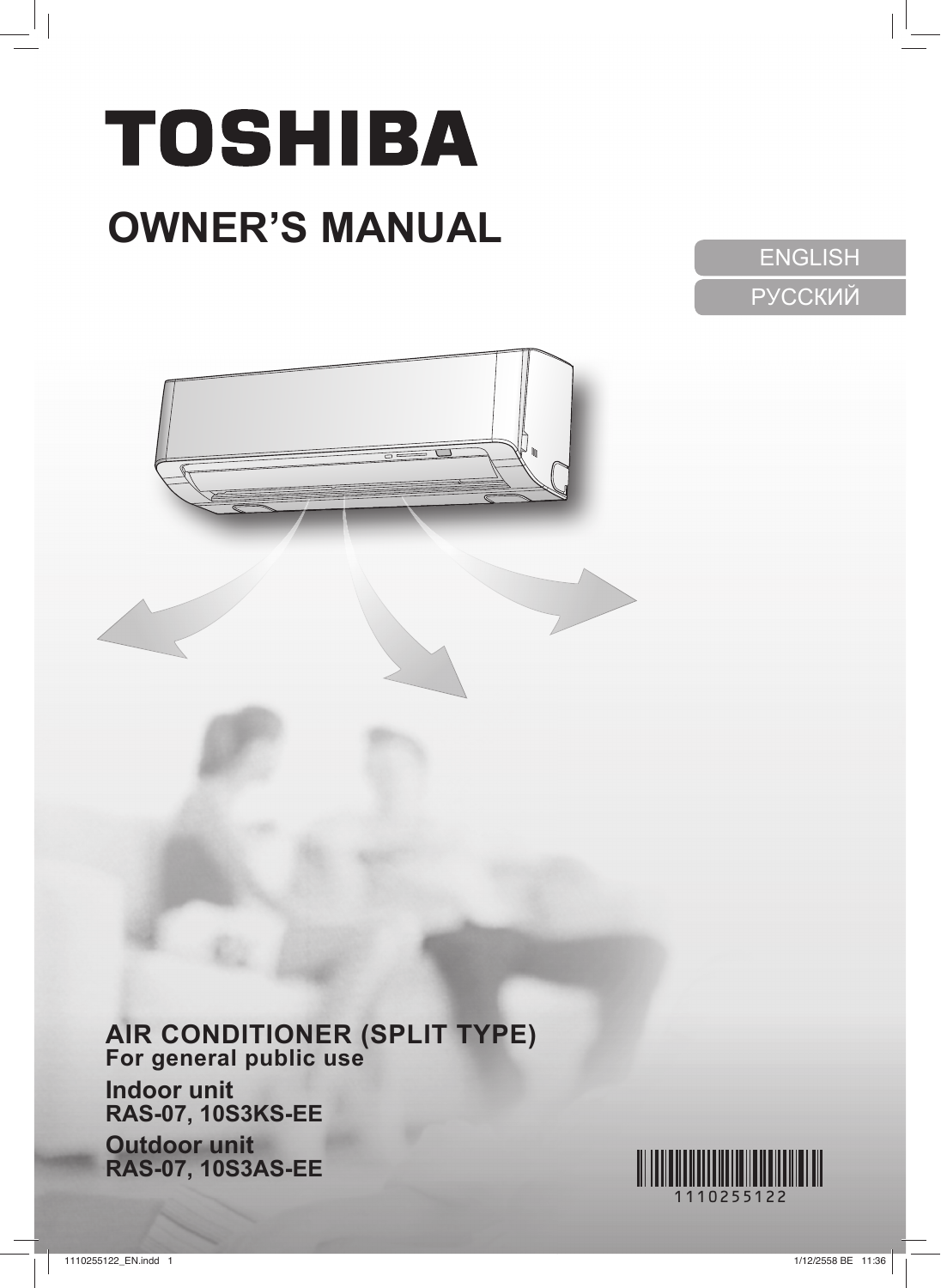## **PRECAUTIONS FOR SAFETY**

| <b>DANGER</b>  | . Do not install, repair, open or remove the cover. It may<br>expose you to dangerous voltages. Ask the dealer or the<br>specialist to do this.<br>. Turning off the power supply will not prevent potential<br>electric shock.<br>• The appliance shall be installed in accordance with<br>national wiring regulation.<br>. Means for disconnection from the supply having a<br>contact separation of at least 3 mm in all poles must be<br>incorporated in the fixed wiring.                                                                                                                                                                                                                                                                                                                                                                                                                                                                                                                     |
|----------------|----------------------------------------------------------------------------------------------------------------------------------------------------------------------------------------------------------------------------------------------------------------------------------------------------------------------------------------------------------------------------------------------------------------------------------------------------------------------------------------------------------------------------------------------------------------------------------------------------------------------------------------------------------------------------------------------------------------------------------------------------------------------------------------------------------------------------------------------------------------------------------------------------------------------------------------------------------------------------------------------------|
| <b>WARNING</b> | . Do not expose your body directly to cool air for a long<br>time.<br>• Do not insert your finger or any article into the air inlet/<br>outlet.<br>. When an abnormality (burning smell, etc.) occurs, stop<br>the air conditioner and disconnect the power supply or<br>turn off the breaker.<br>• This appliance is not intended for use by persons<br>(including children) with reduced physical, sensory or<br>mental capabilities, or lack of experience and knowledge,<br>unless they have been given supervision or instruction<br>concerning use of the appliance by a person responsible<br>for their safety.<br>• Children should be supervised to ensure that they do not<br>play with the appliance.<br>. Do not use any refrigerant different from the one specified<br>for complement or replacement. Otherwise, abnormally<br>high pressure may be generated in the refrigeration<br>cycle, which may result in a failure or explosion of the<br>product or an injury to your body. |
| <b>CAUTION</b> | • Do not wash the unit with water. It may cause an electric<br>shock.<br>• Do not use this air conditioner for other purposes such as<br>preserving food, breeding animal, etc.<br>. Do not step or put anything on the indoor/outdoor unit. It<br>may cause an injury or damage the unit.<br>. Do not touch aluminium fin because it may cause an<br>iniurv.<br>• Before cleaning the unit, turn off the main switch or the<br>circuit breaker.<br>. When the unit won't be used for a long time, turn off the<br>main switch or the circuit breaker.<br>• It is recommended that maintenance be performed by<br>a specialist when the unit has been operated for a long<br>time.<br>• The manufacturer shall not assume any liability for the<br>damage caused by not observing the description of this<br>manual.                                                                                                                                                                               |

# **1 INDOOR UNIT DISPLAY**



(1) OPERATION (Green) 2 TIMER/CLEANING (Yellow)  $\widetilde{3}$  RESET button

## **2 PREPARATION BEFORE USE**

#### **Preparing Filters**

- 1. Open the air inlet grille and remove the air filters.
- 2. Attach the filters. (see detail in the accessory
- sheet).

#### **Loading Batteries (when use wireless operation.)** 1. Remove the slide cover.

- 2. Insert 2 new batteries (AAA type) following the (+) and (–) positions.
- **Remote Control Reset**

## 1. Remove the batteries.

- 2. Press  $\circ$  0
- 3. Insert the batteries.



## **3 AIRFLOW DIRECTION**



- Do not move the louver manually by others.<br>● The louver may automation positioning by some operation mode.
- 

## **4 REMOTE CONTROL**

- (1) Infrared signal emitter
- 2 Start/Stop button
- 3 Mode select button (MODE)
- $\overline{4}$ ) Temperature button (TEMP)
- 5 Fan speed button (FAN)
- 6 Swing louver button (SWING)
- $(7)$  Set louver button (FIX)
- 8 Off timer button (OFF)
- 9 High power button (Hi-POWER)
- $(10)$  Economy button (ECO)
- $<sup>(1)</sup>$  Clear button (CLEAR)</sup>
- $\overline{12}$  Check button (CHECK)



## **5 AUTOMATIC OPERATION**

To automatically select cooling or fan only operation

- 1. Press **MODE** : Select A.
- 2. Press  $\sqrt{\frac{120R}{v}}$  : Set the desired temperature.
- 3. Press  $F^{FAN}$ : Select AUTO, LOW –, LOW+ ––, MED –––  $MED+$   $\frac{1}{2}$  and  $\frac{1}{2}$  or HIGH  $\frac{1}{2}$

**6 COOLING / FAN ONLY OPERATION**

- 1. Press **MODE** : Select Cool  $\sharp$  or Fan only  $\bullet$ .
- 2. Press  $\sqrt{\frac{f_{L,R}}{g}}$ : Set the desired temperature. Cooling: Min. 17°C, Fan Only:
	- No temperature indication
- 3. Press  $\mathbb{S}$  FAN : Select AUTO, LOW , LOW+  $\equiv$  MED  $\equiv$ MED+ , or HIGH .

## **7 DRY OPERATION**

For dehumidification, a moderate cooling performance is controlled automatically.



2. Press  $\sqrt{\frac{F(W)}{T}}$ : Set the desired temperature.

## **8 Hi-POWER OPERATION**

To automatically control room temperature and airflow for faster cooling operation (except in DRY and FAN ONLY mode)

Press **F** HIPOWER : Start and stop the operation.

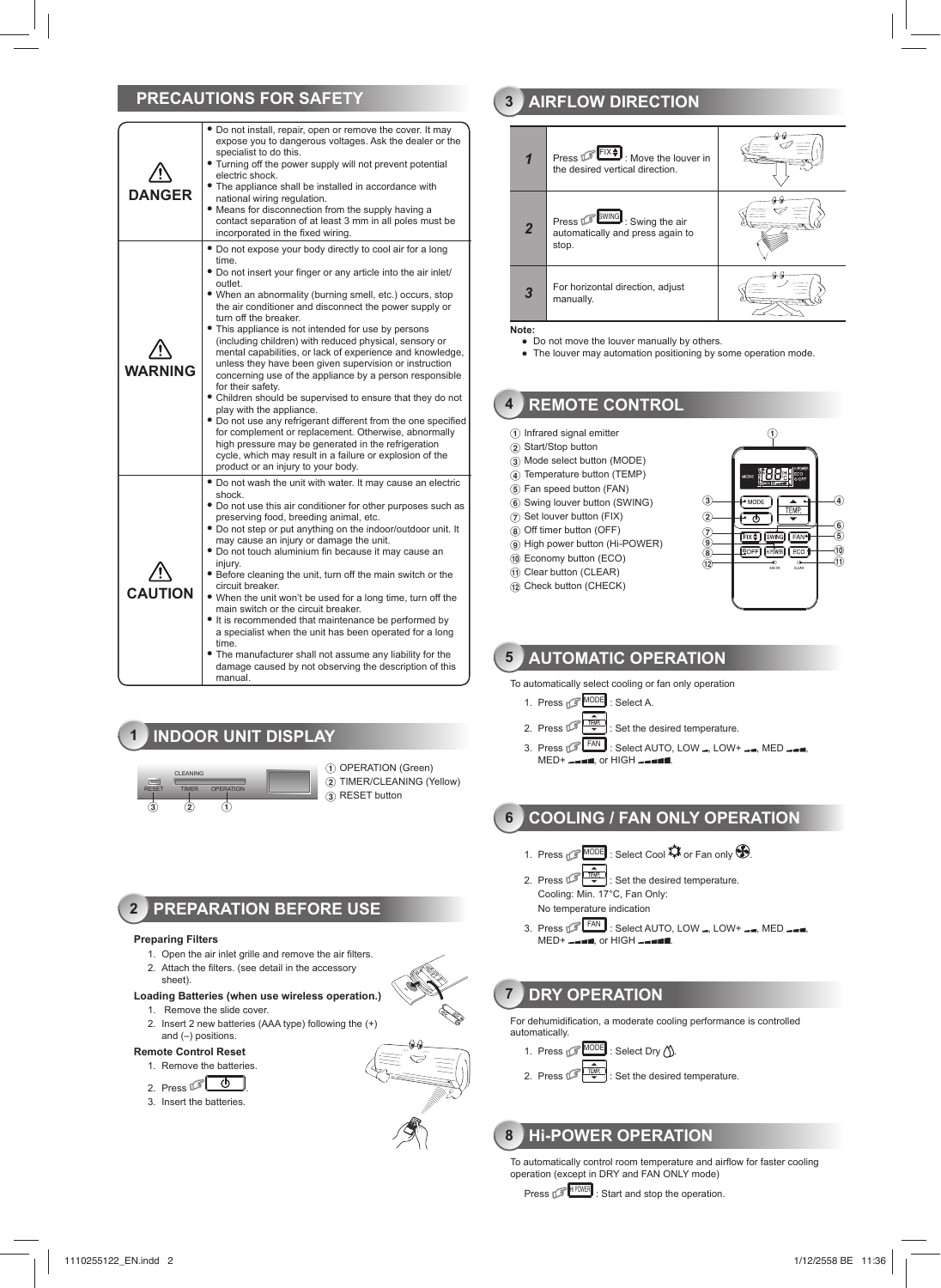## **9 ECO OPERATION**

To automatically control room to save energy (except in DRY and FAN ONLY mode)

Press  $\sqrt{\frac{\text{ECO}}{\text{S}}}$ : Start and stop the operation.

**Note:** Cooling operation; the set temperature will increase automatically 1 degree/hour for 2 hours (maximum 2 degrees increase).

## **10 TEMPORARY OPERATION**

- In case of the misplaced or discharged remote control
- Pressing the RESET button, the unit can start
- or stop without using the remote control. ● Operation mode is set on AUTOMATIC operation, preset temperature is 24°C and fan operation is automatic speed.



## **11 TIMER OPERATION**

Set the timer when the air conditioner is operating.



## **12 AUTO RESTART OPERATION**

To automatically restart the air conditioner after the power failure (Power of the unit must be on.)

#### **Setting**

- 1. Press and hold the RESET button on the indoor unit for 3 seconds to set the operation. (3 beep sound and OPERATION lamp blink 5 time/ sec for 5 seconds)
- 2. Press and hold the RESET button on the indoor unit for 3 seconds to cancel the operation. (3 beep sound but OPERATION lamp does not blink)
	- In case of ON timer or OFF timer are set, AUTO RESTART OPERATION does not activate.

## **13 MAINTENANCE**

Firstly, turn off the circuit breaker.

#### **Indoor Unit and Remote Control**

- Clean the indoor unit and the remote control with a wet cloth when needed.
- No benzine, thinner, polishing powder or chemically-treated duster.



To protect bad smell caused by the humidity in the indoor unit.

- 1. If the  $\circled{1}$  button is pressed once during "Cool" or "Dry" mode, the fan will continue to run for other 30 minutes, then it will turn off automatically. This will reduce the moisture in the indoor unit.
- 2. To stop the unit immediately, press the  $\sqrt{2}$   $\theta$  more 2 times within 30 seconds.

## **15 OPERATION AND PERFORMANCE**

- 1. Three-minute protection feature: To prevent the unit from being activated for 3 minutes when suddenly restarted or switched to ON.
- 2. Some minor cracking sound may occur when unit operating. This is normal because the cracking sound may be caused by expansion/ contraction of plastic.

#### **Air conditioner operating conditions**

| Temp.<br>Operation | <b>Outdoor Temperature</b>       | <b>Room Temperature</b>          |
|--------------------|----------------------------------|----------------------------------|
| Cooling            | $15^{\circ}$ C ~ 46 $^{\circ}$ C | $21^{\circ}$ C ~ 32 $^{\circ}$ C |
|                    | $15^{\circ}$ C ~ $46^{\circ}$ C  | $17^{\circ}$ C ~ 32 $^{\circ}$ C |

## EN

## **16 TROUBLESHOOTING (CHECK POINT)**

| The unit does not operate.                                                                                                                                                 | Cooling is abnormally low.                                                                                                                                                                                                                                        |
|----------------------------------------------------------------------------------------------------------------------------------------------------------------------------|-------------------------------------------------------------------------------------------------------------------------------------------------------------------------------------------------------------------------------------------------------------------|
| • The power main switch is<br>turned off.<br>• The circuit breaker is<br>activated to cut off the power<br>supply.<br>• Stoppage of electric current<br>• ON timer is set. | • The filters are blocked with dust.<br>• The temperature has been set<br>improperly.<br>• The windows or doors are opened.<br>. The air inlet or outlet of the outdoor<br>unit is blocked.<br>• The fan speed is too low.<br>• The operation mode is FAN or DRY. |

## **17 REMOTE CONTROL A-B SELECTION**

To separate using of remote control for each indoor unit in case of 2 air conditioner are installed nearly.

#### **Remote Control B Setup.**

- 1. Press RESET button on the indoor unit to turn the air conditioner ON. 2. Point the remote control at the indoor unit.
- 3. Push and hold CHECK button on the Remote Control by the tip of the
- pencil. "00" will be shown on the display. (Picture 1)
- 4. Press **MODE** during pushing  $\frac{\text{OHEOK}}{\text{OME}}$  will show on the display and "00" will disappear and the air conditioner will turn OFF. The Remote Control B is memorized. (Picture 2)

**Note:** 1. Repeat above step to reset Remote Control to be A. 2. Remote Control A has not "A" display.

3. Default setting of Remote Control from factory is A.

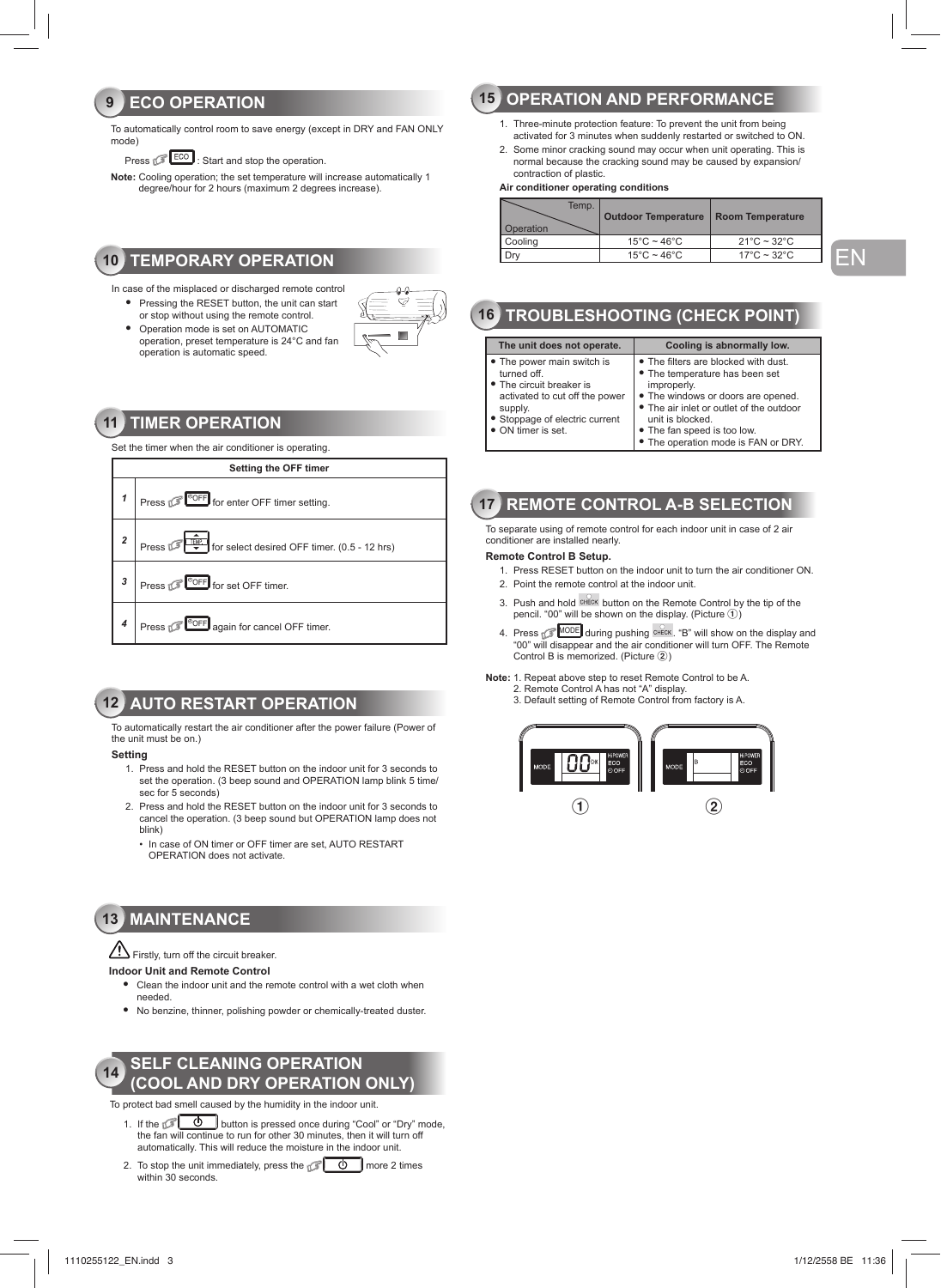## МЕРЫ БЕЗОПАСНОСТИ

| <b>ONACHO</b>          | • Не выполняйте установку, ремонт, не открывайте<br>и не снимайте крышку. Вы можете подвергнуться<br>воздействию высокого напряжения. Обратитесь по<br>этому вопросу к дилеру или специалисту.<br>отключение питания не предотвращает опасность<br>поражения электрическим током.<br>• Прибор должен устанавливаться в соответствии<br>с действующими внутри страны правилами<br>электромонтажа.<br>• Система электропроводки должна включать прибор<br>отключения от источника питания с зазором между<br>разомкнутыми контактами не менее 3 мм.                                                                                                                                                                                                                                                                                                                                                                                                                                                                                                                                                                                                          |
|------------------------|------------------------------------------------------------------------------------------------------------------------------------------------------------------------------------------------------------------------------------------------------------------------------------------------------------------------------------------------------------------------------------------------------------------------------------------------------------------------------------------------------------------------------------------------------------------------------------------------------------------------------------------------------------------------------------------------------------------------------------------------------------------------------------------------------------------------------------------------------------------------------------------------------------------------------------------------------------------------------------------------------------------------------------------------------------------------------------------------------------------------------------------------------------|
| <b>ПРЕДУПРЕЖДЕНИЕ</b>  | • Не подвергайте свой организм воздействию<br>холодного воздушного потока слишком долго.<br>• Не вставляйте пальцы или какие-либо предметы в<br>отверстия для входа и вывода воздуха.<br>• При появлении признаков ненормальной работы<br>кондиционера (запах гари и т.д.) остановите его<br>работу и отсоедините от источника питания или<br>выключите автоматический выключатель.<br>• Этот прибор может использоваться людьми<br>(включая детей) с ограниченными физическими,<br>чувствительными или умственными способностями<br>или лицами, не обладающими достаточным<br>опытом и знаниями, только под наблюдением<br>ответственного за их безопасность лица или при<br>условии прохождения инструктажа по использованию<br>прибора.<br>• Дети должны находиться под наблюдением, при этом<br>необходимо гарантировать, чтобы они не играли с<br>прибором.<br>• Не используйте какой-либо хладагент, отличный<br>от указанного для комплектации или замены.<br>Иначе недопустимо высокое давление может<br>образовываться в контуре охлаждения, что может<br>повлечь за собой неисправность или взрыв изделия<br>или причинить телесное повреждение. |
| <b>ПРЕДОСТЕРЕЖЕНИЕ</b> | • Не мойте устройство водой. Это может стать<br>причиной поражения электрическим током.<br>• Не используйте этот кондиционер для других<br>целей, например сохранения пищевых продуктов,<br>разведения животных и т.д.<br>• Не вставайте и не кладите ничего на внутренний/<br>наружный блок. Это может нанести травму и<br>привести к повреждению устройства.<br>• Не прикасайтесь к алюминиевым краям, так как это<br>может причинить вам вред.<br>• Перед чисткой устройства выключите выключатель<br>питания или автоматический выключатель.<br>• Если устройство не планируется использовать<br>в течение длительного времени, выключите<br>выключатель питания или автоматический<br>выключатель.<br>• В случае эксплуатации устройства в течение<br>длительного периода времени, рекомендуется,<br>чтобы его техническое обслуживание производилось<br>уполномоченным специалистом.<br>• Производитель не принимает на себя обязательства<br>за повреждение, вызванное несоблюдением<br>описания в данном руководстве.                                                                                                                              |







- (2) Лампа TIMER/CLEANING
- (Желтая) 3 Кнопка RESET

#### ПОДГОТОВКА К ИСПОЛЬЗОВАНИЮ  $2<sup>2</sup>$

#### Подготовка фильтров

- 1. Откройте решетку входа воздуха и снимите воздушные фильтры.
- 2. Установите фильтры. (подробности см. на
	- дополнительном листе)

#### Установка батареек (при работе в беспроводном режиме.)

- 1. Снимите сдвигающуюся крышку. 2. Вставьте 2 новые батарейки (типа ААА).
- $\overline{c}$ облюдая правильную полярность (+) и (-).

#### Установка Пульта Дистанционного Управления

- 1. Удалите батарейку.
- 
- 2. Нажмите кнопку
- 3. Вставьте батарейку.



#### НАПРАВЛЕНИЕ ПОТОКА ВОЗДУХА  $\overline{3}$



#### Примечание:

- Не меняйте положение жалюзи вручную другими предметами. • Жалюзи могут автоматически установиться при включении
- рабочего режима

#### ПУЛЬТ ДИСТАНЦИОННОГО УПРАВЛЕНИЯ  $\overline{4}$

- (1) Излучатель инфракрасного сигнала управления
- (2) Кнопка пуска/остановки
- 3) Кнопка выбора режима (MODE)
- 4) Кнопка температуры (TEMP)
- $\widehat{S}$ ) Кнопка скорости режима вентилирования (FAN)
- 6) Кнопка качания жалюзи (SWING)
- (7) Кнопка установки жалюзи (FIX)
- (8) Кнопка таймера выключения (OFF) (9) Кнопка высокой мощности (Hi-POWER)
- 
- (10 Кнопка экономичного режима (ECO)
- (1) Кнопка отмены (CLEAR)
- (12) Контрольная кнопка (СНЕСК)



#### АВТОМАТИЧЕСКИЙ РЕЖИМ  $5\phantom{1}$

Для автоматического выбора режима охлаждения, нагревания или RAHTIMUMORAHIMO

- 1. Нажмите кнопку **S MODE** : Для выбора режима а.
- 2. Нажмите кнопку  $\sqrt{3}$ : Для установки нужной температуры.
- 3. Нажмите кнопку **SELLARA : Для выбора значения AUTO, LOW**, LOW+- =, MED- = =, MED+ - = = = , или HIGH - = = = = =
- РАБОТА В РЕЖИМЕ ОХЛАЖДЕНИЯ /  $6\phantom{a}$ **ВЕНТИЛИРОВАНИЯ** 
	- 1. Нажмите кнопку **ПАКИДЕР**: Для выбора режима Охлаждение \*\* или Вентилирование $\bigcirc$
	- 2. Нажмите кнопку  $\sqrt{\frac{2}{\sqrt{2}}\sqrt{\frac{1}{2}}\sqrt{\frac{1}{2}}}}$ : Для установки нужной температуры. Охлаждение: Минимум 17°С, Вентилирование: Индикация температуры отсутствует
	- 3. Нажмите кнопку **Гелии**: Для выбора значения AUTO, LOW., LOW+\_\_, MED\_\_\_\_, MED+ \_\_\_\_\_, или HIGH \_\_\_\_\_

#### РАБОТА В РЕЖИМЕ СУШКИ  $\overline{7}$

При осушении среднее значение холод о производительности контролируется автоматически.

- 1. Нажмите кнопку Поре : Для выбора режима Сушка ∕у.
- TEMP. 2. Нажмите кнопку

8

## PAБОТА В РЕЖИМЕ HI-POWER

: Для установки нужной температуры.

Для автоматического управления температурой воздуха в помещении и потоком воздуха для более быстрого охлаждения (во всех режимах, кроме DRY и FAN ONLY)

Нажмите кнопку **FINGHORES** : Для начала и остановки работы.

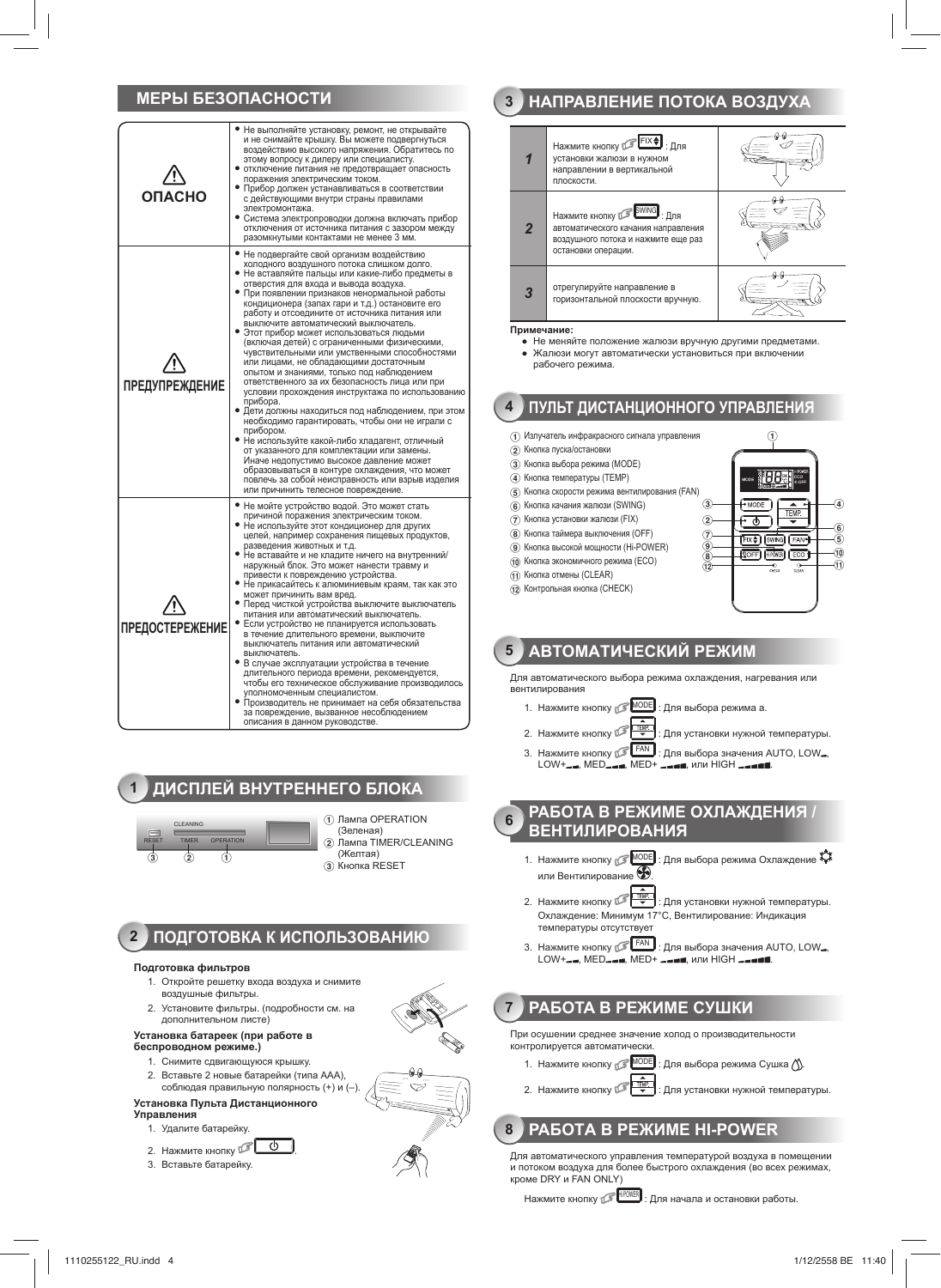#### **PAGOTA B PEXUME ECO**  $9$

Для автоматического управления для экономии электроэнергии (во всех режимах, кроме DRY и FAN ONLY)

Нажмите кнопку **Весо**: Для начала и остановки работы.

Примечание: Во время работы в режиме охлаждения настройка

температуры будет увеличиваться автоматически на 1 градус/в час в течение 2 часов (максимальное увеличение 2 градуса).

## **10 PAGOTA B PEXHMAX TEMPORARY**

В случае потери пульта ЛУ или разрядки батареек в пульте

- Нажав кнопку RESET, можно баз помощи пульта ДУ начать или остановить работу устройства.
	- Рабочий режим установлен на АВТОМАТИЧЕСКУЮ работу, предустановленная температура составляет предустание на повторат уразовла автоматической скорости.

## 11 РАБОТА В РЕЖИМЕ ТАЙМЕРА

.<br>Установку таймера следует производить во время работы



## 12 АВТОМАТИЧЕСКИЙ ПОВТОРНЫЙ ПУСК

Для автоматического повторного пуска кондиционера после перерыва в подаче питания (Питание устройства должно быть включено.)

#### Настройка

- 1. Нажмите и удерживайте кнопку RESET на внутреннем блоке в течение 3 секунд, чтобы настроить режим работы. (устройство издаст 3 звуковых сигнала, индикатор OPERATION будет мигать со скоростью 5 раз/в секунду в течение 5 секунд).
- 2. Нажмите и удерживайте кнопку RESET на внутреннем блоке в течение 3 секунд, чтобы отменить режим работы. (устройство издаст 3 звуковых сигнала, а индикатор OPERATION не будет мигать)
	- Если установлен таймер ВКЛЮЧЕНИЯ или ВЫКЛЮЧЕНИЯ. режим АВТОМАТИЧЕСКИЙ ПОВТОРНЫЙ ПУСК не включается

#### **ТЕХНИЧЕСКОЕ ОБСЛУЖИВАНИЕ**  $13$

 $\mathcal{L}\!$  Сначала выключите автоматический выключатель.

#### Внутренний блок и пульт ДУ

- Когда потребуется, почистите внутренний блок и пульт ДУ влажной тканью
- Не используйте бензин, разбавитель, полировальный порошок или химически обработанные средства для удаления пыли.

#### РЕЖИМ САМООЧИСТКИ (ТОЛЬКО В  $14$ РЕЖИМАХ ОХЛАЖДЕНИЯ И СУШКИ

Для предотвращения образования неприятного запаха, вызываемого влажностью внутри внутреннего блока

- 1. Если один раз нажать кнопку [ 0 в режиме "Охлаждение" или "Сушка", вентилятор будет продолжать работать в течение последующих 30минут, а затем автоматически выключится. Это снизит влажность во внутреннем блоке.
- 2. Для моментальной остановки блока нажмите  $\sigma$  0 более 2 раз в течение 30 секунд.

## 15 ФУНКЦИИ И ИХ ИСПОЛНЕНИЕ

- 1. Функция трехминутной защиты: Для предотвращения запуска устройства в течение 3 минут при немедленном повторном пуске после работы или при установке выключателя питания в положение ОN (включено).
- 2. Во время работы блока возможен незначительный звук потрескивания. Это нормально, потому что причиной потрескивающего звука может быть расширение/сжатие пластика.

#### Условия работы кондиционера

| Гемпература<br>⊃ежим | Наружная<br>температура          | Комнатная<br>температура         |
|----------------------|----------------------------------|----------------------------------|
| Охлаждение           | $15^{\circ}$ C ~ 46 $^{\circ}$ C | $21^{\circ}$ C ~ 32 $^{\circ}$ C |
| Сvшка                | $15^{\circ}$ C ~ 46 $^{\circ}$ C | $17^{\circ}$ C ~ 32 $^{\circ}$ C |

**RU** 

## 16 УСТРАНЕНИЕ НЕПОЛАДОК (ОРИЕНТИРЫ)

| Устройство не работает.                                                                                                                                                                                                           | Чрезвычайно низкая<br>эффективность охлаждения.                                                                                                                                                                                                                                                                      |
|-----------------------------------------------------------------------------------------------------------------------------------------------------------------------------------------------------------------------------------|----------------------------------------------------------------------------------------------------------------------------------------------------------------------------------------------------------------------------------------------------------------------------------------------------------------------|
| • Выключатель питания<br>находится в положении ОFF<br>(выключено).<br>• Автоматический<br>выключатель сработал и<br>отключил подачу питания.<br>• Прекращение подачи<br>электропитания.<br>• Установлен таймер<br>включения (ON). | • Фильтры заблокированы из-за<br>высокой степени загрязнения.<br>• Температура установлена<br>неправильно.<br>• Открыты окна или двери.<br>• Заблокированы отверстия для<br>входа или выхода воздуха на<br>наружном блоке.<br>• Слишком низкая скорость режима<br>вентилирования.<br>• Установлен режим FAN или DRY. |
|                                                                                                                                                                                                                                   |                                                                                                                                                                                                                                                                                                                      |

## 17 ВЫБОР А-В НА ПУЛЬТЕ ДУ

Чтобы обособить использование пульта ДУ для каждого внутреннего блока в случае, если 2 кондиционера воздуха близко установлены друг к другу

#### Установка параметра В на пульте ДУ

- 1. Нажмите кнопку RESET на внутреннем блоке, чтобы включить кондиционер воздуха.
- 2. Направьте пульт ДУ на внутренний блок.
- 3. Нажмите и удерживайте кнопку СНЕСК на пульте ДУ кончиком карандаша. На дисплее отображается индикация "00". (Рисунок П)
- 4. Удерживая нажатой кнопку **МОDE**, нажмите кнопку снеск На дисплее появится значок "В", а индикация "00" исчезнет, и кондиционер воздуха выключится. Параметр "В" пульта ДУ внесен в память. (Рисунок 2)

Примечание: 1. Повторите вышеуказанные шаги для ере установки

- пульта ДУ на "А" 2. Отображение настройки "А" пульта ДУ не предусмотрено.
- 3. Заводской стандартной настройкой пульта ДУ является положение "А"

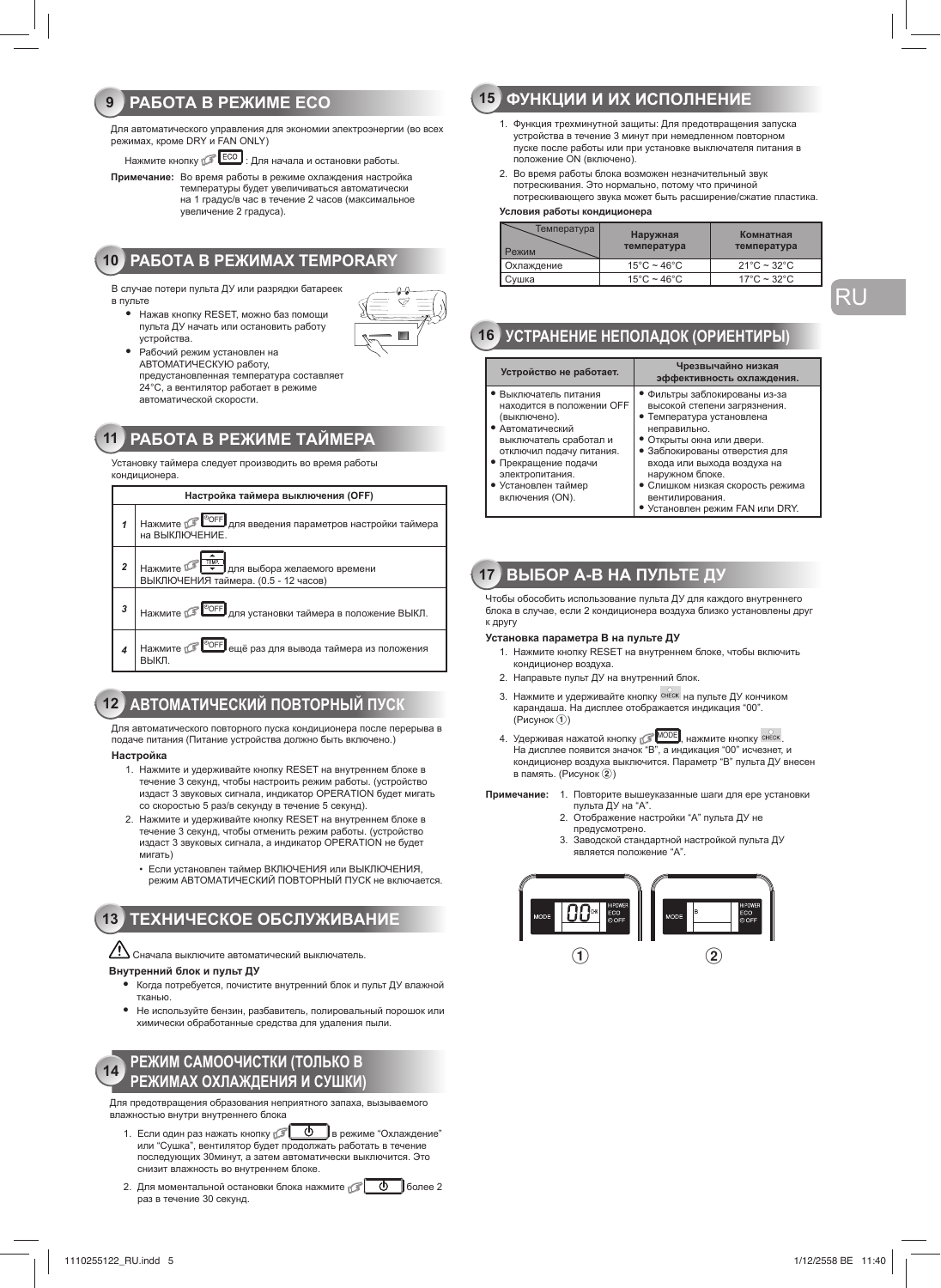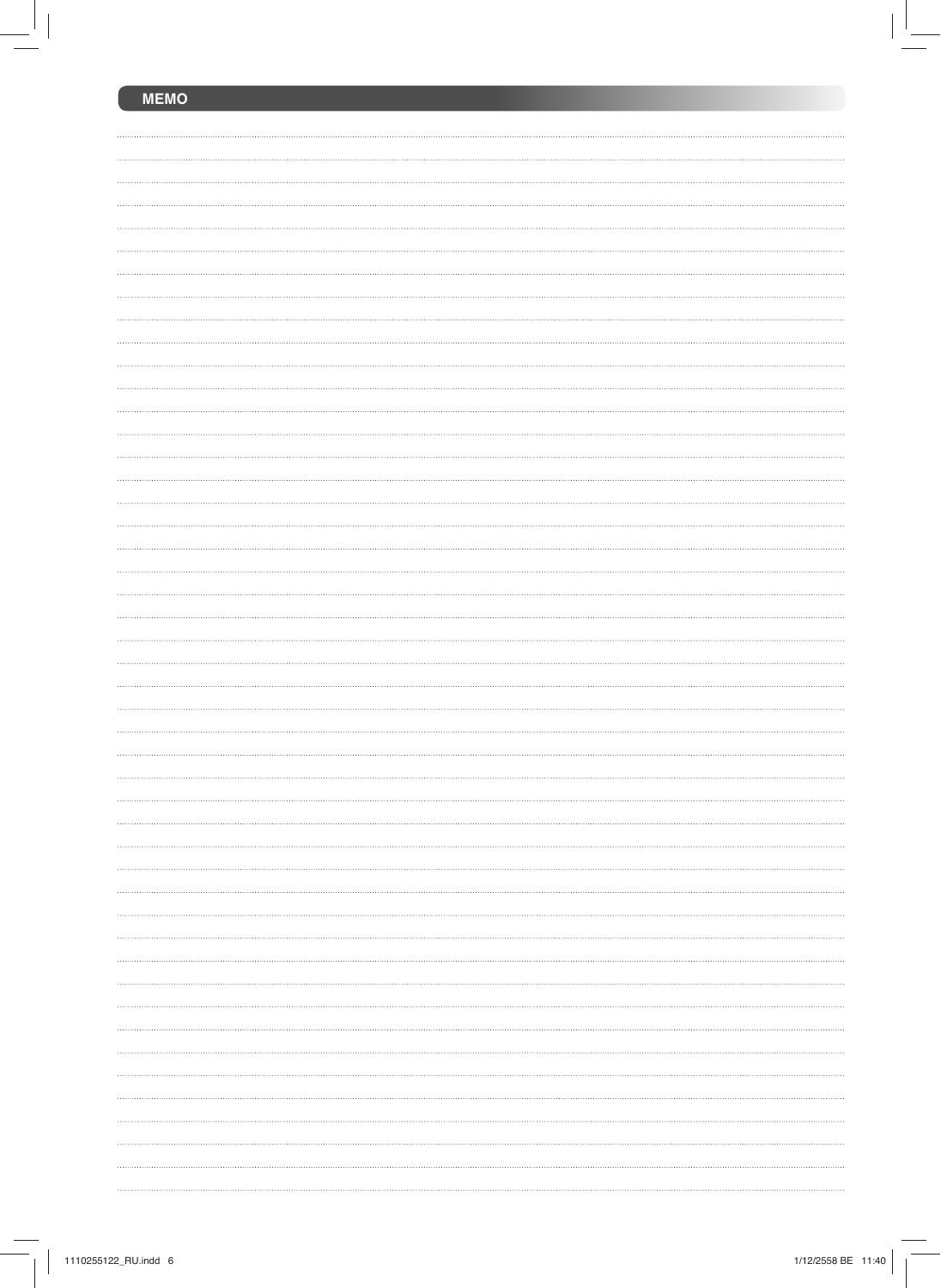| <b>MEMO</b> |  |
|-------------|--|
|             |  |
|             |  |
|             |  |
|             |  |
|             |  |
|             |  |
|             |  |
|             |  |
|             |  |
|             |  |
|             |  |
|             |  |
|             |  |
|             |  |
|             |  |
|             |  |
|             |  |
|             |  |
|             |  |
|             |  |
|             |  |
|             |  |
|             |  |
|             |  |
|             |  |
|             |  |
|             |  |
|             |  |
|             |  |
|             |  |
|             |  |
|             |  |
|             |  |
|             |  |
|             |  |
|             |  |
|             |  |
|             |  |
|             |  |
|             |  |
|             |  |
|             |  |
|             |  |
|             |  |
|             |  |
|             |  |
|             |  |
|             |  |
|             |  |
|             |  |
|             |  |
|             |  |
|             |  |
|             |  |
|             |  |
|             |  |
|             |  |
|             |  |
|             |  |